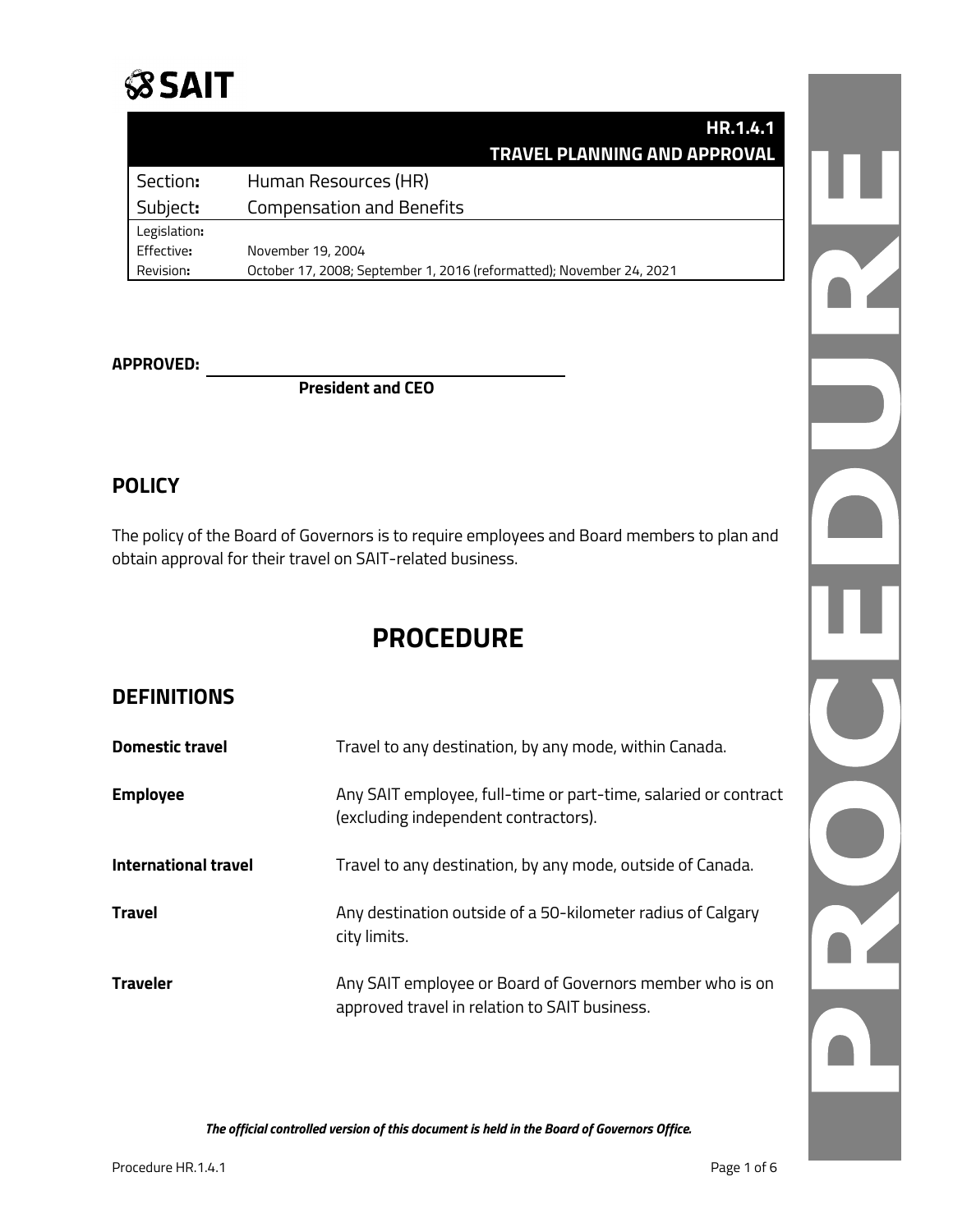# **SSAIT**

## **GOVERNING PRINCIPLES**

- 1. School/department deans, directors and designates are responsible for ensuring school/department compliance with this procedure. Each school/department is accountable for managing the travel planning, approval and emergency response processes in accordance with this procedure.
- 2. Travelers are responsible for being informed about inherent risks related to travel and must take appropriate precautions to avoid unnecessary risks and dangers.
- 3. Travelers are responsible to review and use the following procedures in conjunction with this procedure:
	- a) AC.2.13.1 Field Trips (in the case of travelers accompanying students on field trips).
	- b) AC2.13.2 Study Abroad (in the case of travelers accompanying students on student abroad activities).
	- c) FN.11.1.1 Expenses.
	- d) FN.11.1.3 Hosting Expenses.
	- e) FN.17.1.1 SAIT Vehicles and Rental Vehicles.
	- f) FN.17.1.2 Personal Vehicles.

## **PROCEDURE**

#### **A. Approval for Travel – AP60**

- 1. Schools/departments must approve all travel using the AP60 prior to the traveler's departure. Approval for travel using the AP60 is required to collect traveler information (destination, period of travel, etc.) for risk management purposes, provide information for schools/departments to manage travel budgets and ensure all approved travel is related to SAIT business. International travelers must complete the required pre-departure travel training prior to AP60 approval. The AP60 remains in the school/department. The following signing approvals are required on the AP60 for travel:
	- a) Travel in Alberta: approval from the traveler's direct supervisor/manager.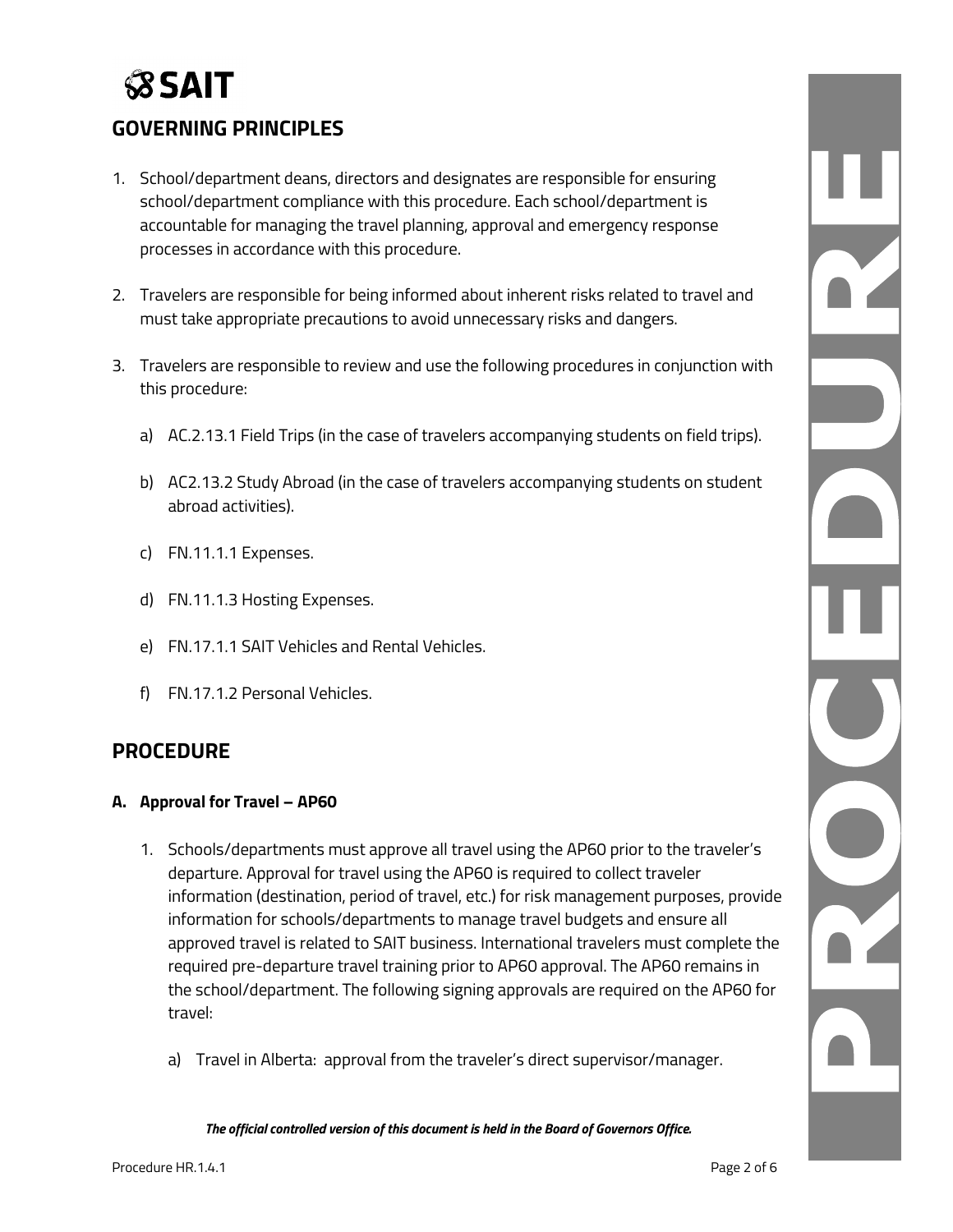

- b) Travel outside of Alberta but within Canada: approval from the traveler's direct supervisor/manager and school/department dean, director or designate.
- c) Travel outside of Canada: approval from the traveler's direct supervisor/manager, school/department dean, director or designate and vice president.

#### **B. Amendments to Approved Travel**

- 1. SAIT reserves the right to amend the originally approved travel dates and/or destinations. Departure on approved travel creates a binding obligation for travelers to comply with any such amendments. Failure to comply with the amendments deems the subsequent travel to be personal and no longer related to SAIT business.
- 2. Returning from any trip earlier than scheduled may also be initiated by the traveler if a situation threatens the traveler's personal safety or wellbeing.

#### **C. Travel Suppliers**

- 1. SAIT uses a central travel supplier to provide all travel management services. This is required to ensure that information that SAIT needs for risk management and emergency response processes is collected and accessible. Travelers are required to use this central travel supplier for booking accommodation and airfare, and are responsible for ensuring the accuracy of information provider to the central travel supplier for reservations and bookings. Failure to use SAIT's central travel supplier will result in travel being canceled and/or not reimbursed by SAIT.
- 2. For trips requiring use of a rental vehicle, SAIT recommends bookings be made through SAIT's approved rental agencies. For information on approved rental agencies, see https://saitnow.ca/everyday-at-sait/sait-business-travel/. For bookings that must be made through a non-approved rental agency, contact the insurance coordinator. Refer to procedure FN.17.1.1 SAIT Vehicles and Rental Vehicles.
- 3. SAIT employee travel will be tracked and supported by SAIT's Emergency Response and Assistance Provider.

#### **D. Country Risk Assessment**

1. Prior to international travel being approved, travelers are responsible for:

*The official controlled version of this document is held in the Board of Governors Office.*

DZ. L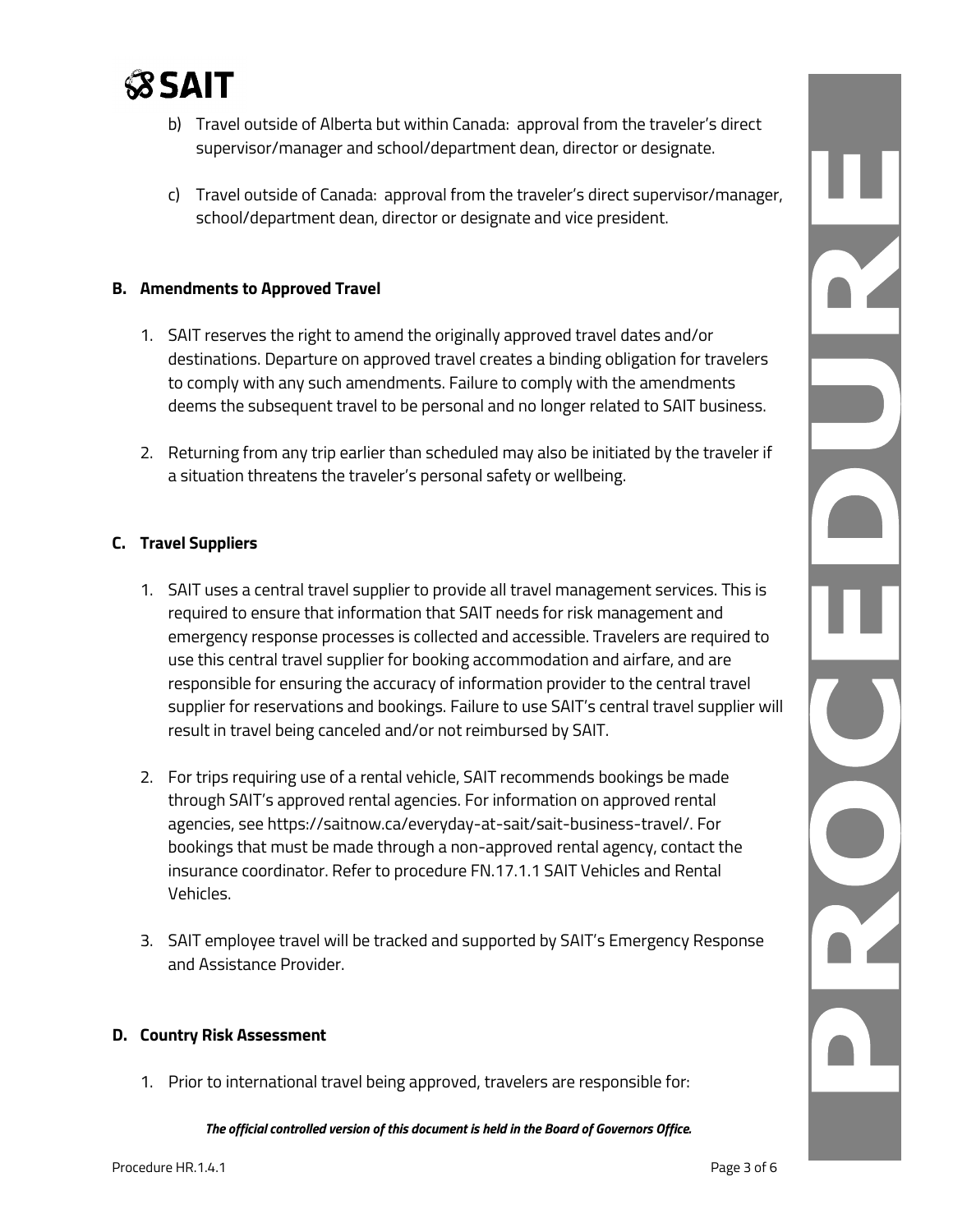

- a) Assessing the country's risk based on the travel reports found on the Foreign Affairs and International Trade Canada website: [www.international.gc.ca,](http://www.international.gc.ca/) and through SAIT's Emergency Response and Assistance Provider. These reports are the Government of Canada's official advice and contain up-to-date travel advisories or warnings related to the safety, security and health conditions of the intended destination. Travel to any countries or regions with a rating of "Avoid all travel" is not permitted.
- **b)** Completing the mandatory pre-departure travel training on PeopleNow.
- 2. Country conditions and ratings may change after the initial assessment is completed and approval is obtained. Reassessment prior to departure is also required.

#### **E. Emergency Situations**

- 1. Emergency situations may include but are not limited to:
	- a) Accident or serious illness.
	- b) Civil unrest.
	- c) Medical hazard.
	- d) Natural disaster
	- e) Any situation that feels threatening to the traveler.
- 2. When an emergency situation occurs during travel, travelers should first take whatever necessary and possible actions to ensure their safety. As soon as possible, travelers will contact SAIT's Emergency Response and Assistance Provider and advise their managers of the emergency situation. Please see Schedule A, SAIT Travel Emergency Response Flowchart, an Associated Document to this procedure, for an Emergency Response protocol. Depending on the circumstances, travelers may also need to contact one or more of the following:
	- a) SAIT's central travel supplier.
	- b) SAIT's insurance provider (emergency medical).
	- c) The nearest Canadian embassy or consulate.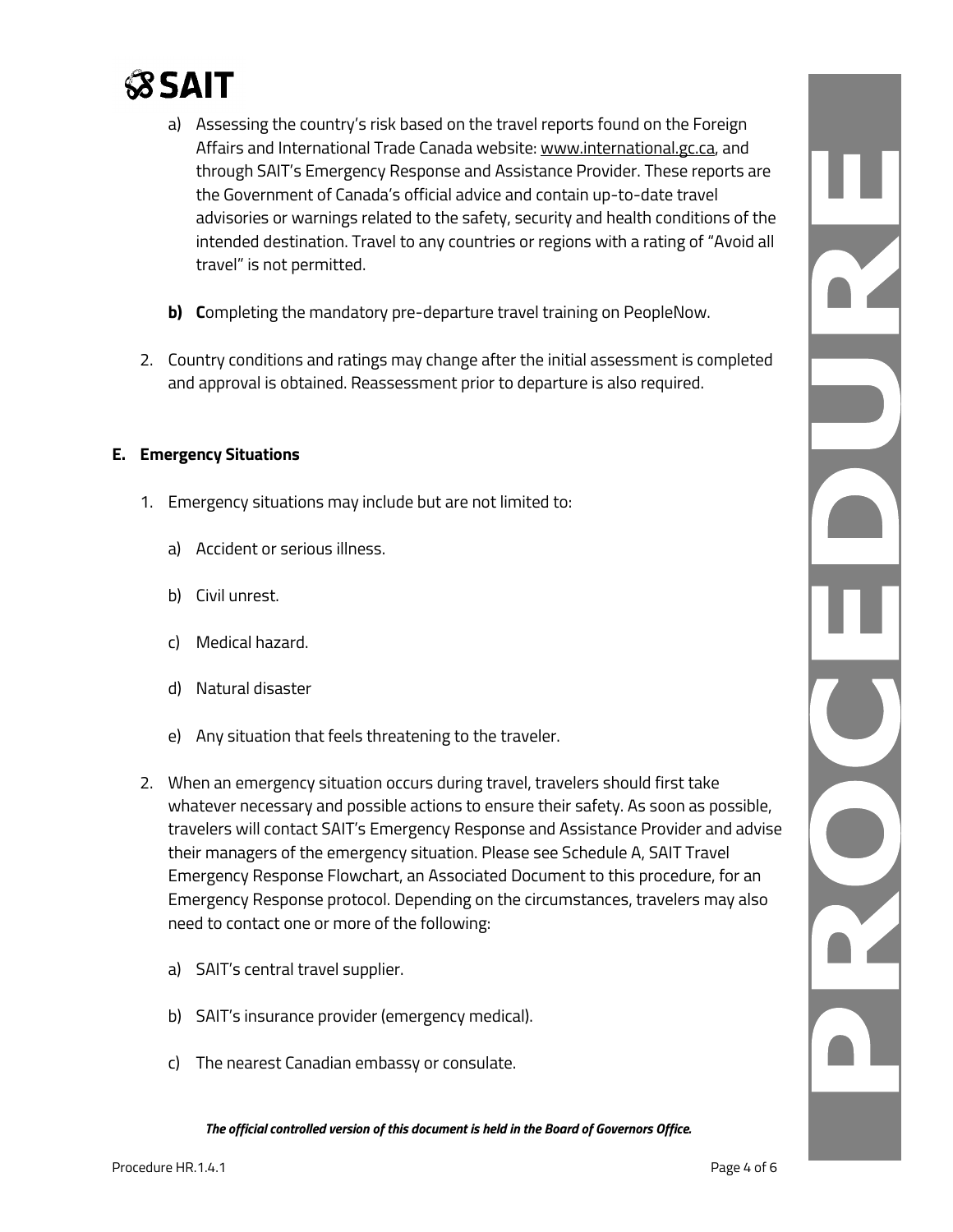

#### F**. Insurance – Emergency Medical Coverage**

- 1. SAIT requires all travelers to have adequate out-of-country emergency medical coverage. Travelers are responsible for informing themselves, prior to their departure, about their insurance coverage for emergency medical expenses. Coverage may be provided by the following:
	- a) Alberta Health Care Insurance Plan (AHCIP);
	- b) SAIT's Extended Health Care benefits (EHC) (Please note that not all SAIT employees have EHC);
	- c) SAIT's specialized out-of-country coverage, whch may be required for travel for an extended period of time, other unusual travel circumstances or for employees not covered by EHC; or
	- d) SAIT's Emergency Response and Assistance Provider.
- 2. Coverage may be subject to certain conditions and limitations, such as pre-existing medical conditions. Information on details of coverage provided by AHCIP and EHC is available on [www.mysait.ca.](https://www.mysait.ca/cp/home/displaylogin) If a traveler does not have EHC, the traveler must apply for specialized out-of-country coverage. Contact Employee Services at least two weeks prior to the departure date to ensure that required coverage can be obtained.

#### **G. Medical Consultation**

1. Travelers are responsible for consulting a physician to complete any mandatory medical tests, vaccinations and certificates for the intended destination.

#### **H. Travel Documents**

1. Travelers should make a copy of all important travel documents (itinerary, confirmation of airline tickets, hotel details, etc.), which the traveler should keep in a different bag from the originals.

#### **I. SAIT's Code of Ethics**

*The official controlled version of this document is held in the Board of Governors Office.*

N R

n Z